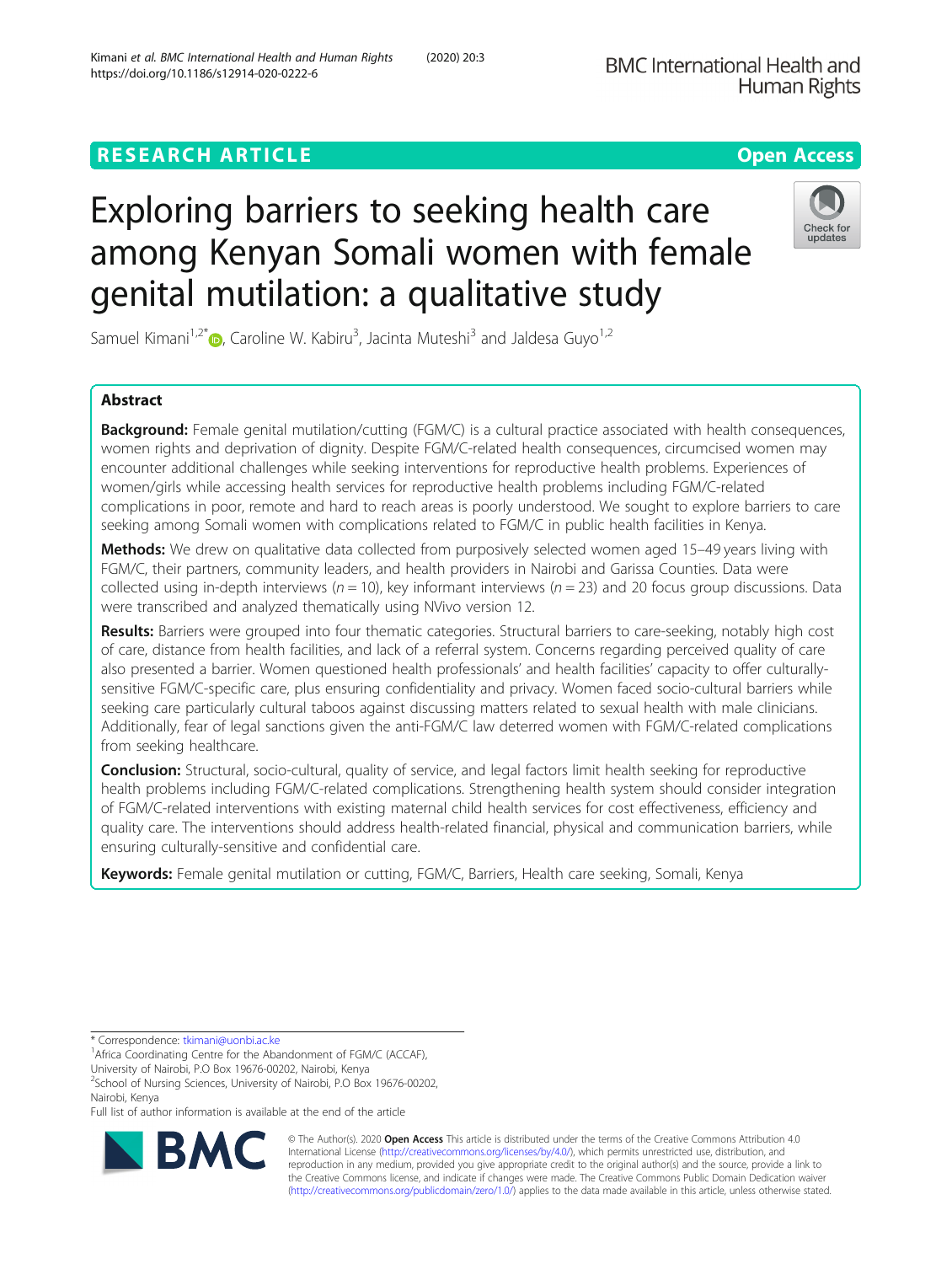## Background

Defined as all procedures involving partial or total removal of the female external genitalia or other injuries for nonmedical reasons, female genital mutilation/cutting (FGM/ C) is a cultural practice associated with myriad health complications [[1](#page-10-0), [2\]](#page-10-0). The complications span from immediate, long-term physical, obstetric, gynecological, sexual and psychosocial impacts [\[2,](#page-10-0) [3\]](#page-10-0). The immediate complications including; severe pain, bleeding, and urine retention are related to the extent of the cutting, poor anatomical knowledge of the performer, use of crude and non-sterilized instruments [\[2](#page-10-0)–[6](#page-10-0)]. The FGM/C-related gynaecologic complications entails menstrual retention, cysts, and infections (e.g genital, reproductive and urinary tract) [\[2,](#page-10-0) [5,](#page-10-0) [7](#page-10-0)–[9](#page-10-0)]. Women with FGM/C also suffer obstetric complications such as difficult in birthing process, obstructed and prolonged labour, tears and episiotomies [\[4](#page-10-0), [10,](#page-10-0) [11\]](#page-10-0). Of note are sexual consequences related to the severed organs notably painful sexual intercourse, lack of orgasm, satisfaction and lubrication  $[12–15]$  $[12–15]$  $[12–15]$  $[12–15]$ . Additionally, women living with FGM/C present with anxiety, depression, post-traumatic stress disorder, and low self-esteem - the so called psychological impacts [\[16](#page-10-0)–[18\]](#page-10-0). Although FGM/C is associated with violation of bodily integrity, it is also constitute an extreme form of violence, abuse, and serious infringement on girls' and women's human rights [[1](#page-10-0), [19](#page-10-0)].

The World Health Organization (WHO) FGM/C typology documents four types of cutting [[3\]](#page-10-0): type I - partial or total removal of the clitoris and/or the prepuce (glans and/or the body of the clitoris are cut)  $[20]$  $[20]$ ; type II partial or total removal of the clitoris and/or the prepuce (glans and/or the body of the clitoris are cut) as well as the labia minora, with or without excision of the labia majora (excision); type III - narrowing of the vaginal orifice with the creation of a covering seal by cutting and apposition or sewing together of the labia minora and/or the labia majora, with or without excision of the clitoris (infibulation) (type III); and type IV - all other harmful procedures to the female genitalia for non-medical reasons namely pricking, piercing, incising, scraping and cauterization [[1\]](#page-10-0). The severity of FGM/C-related complications correlate with the extent of tissues cut or damaged and the type of FGM/C [\[21,](#page-10-0) [22\]](#page-10-0).

Globally, an estimated 200 million women are living with FGM/C [\[23\]](#page-10-0) with the heaviest burden borne by countries in Africa, the Middle East, and Asia. The practice is also reported in Latin America and some western nations that host immigrant communities from practicing countries [[23,](#page-10-0) [24\]](#page-10-0). Nearly 3.6 million girls are at risk of being cut annually [[23,](#page-10-0) [25](#page-10-0)]. In Kenya, approximately one out of every five women aged 15–49 years has undergone FGM/C [[26](#page-10-0)]. However, the prevalence varies by region, ethnicity and other socio-demographic factors. While Kenyan FGM/C prevalence is at 21%, women (15–49 years) of Somali ethnicity have high rates of 94% of which a third (32%) of them have reportedly undergone type III FGM/C [[26\]](#page-10-0).

The Somalis are the largest Cushitic ethnic group in Kenya. Predominantly they are Muslims and resident of the former North Eastern Province of Kenya. They are a patriarchal society, with substantial power, authority and influence vested on men [[27\]](#page-10-0). Historically, the Somali women practice type III (infibulation) FGM/C—also referred to as Pharaonic circumcision. Recently however, shift towards less severe cutting (Sunna circumcision) has been reported [\[28](#page-10-0)–[31\]](#page-10-0). The community practices FGM/C to conform with culture and traditions, enhance girls' marriageability, for aesthetics, avoid social sanctions, as well as for religious reasons [\[32](#page-10-0)–[34\]](#page-10-0). The practice is alleged to ensure girl's virginity and purity prior to marriage, an essential virtue for maintaining family's honor and dignity [[32,](#page-10-0) [35\]](#page-10-0). Indeed, infibulation is traditionally perceived as proof and a marker of virginity when young women get married [[29,](#page-10-0) [30,](#page-10-0) [36\]](#page-10-0). However, unlike some ethnic groups in Kenya, FGM/C among the Somalis is not performed as a rite of passage to mark transition from childhood to adulthood [\[28\]](#page-10-0).

Although women/girls living with FGM/C are at high risk for health complications [\[3](#page-10-0), [23\]](#page-10-0), they face additional challenges in care-seeking for the consequences and where available, it has been reported as sub-optimal [[37](#page-10-0)–[39](#page-11-0)]. Challenges in obtaining medical interventions for FGM/C-related complications are implicated with poor health statistics in communities with high prevalence [[2,](#page-10-0) [4\]](#page-10-0). However, little is known on women's experiences while accessing health care services for reproductive health problems including FGM/C-related complications in poor, remote and hard to reach areas where the practice is pervasive. This study sought to address this gap by examining the barriers to health-care seeking for FGM/C-related complications among Somali women living in both urban and rural settings in Kenya.

## Methods

### Study design

We drew on data from a larger cross-sectional qualitative study that sought to understand the shifts in FGM/ C among families and health care providers from selected Kenyan communities that practice circumcision [[29\]](#page-10-0). The study strived to understand why families sought FGM/C for their daughters from health care providers and why the providers accepted to cut the girls. The general context of FGM/C in the three Kenyan communities (Somali, Abagusii and Kuria) were elicited. Additionally, changes (shift) in FGM/C including cutting girls less severely and at younger age as well as medicalization were explored in the Somali and Abagusii communities residing in urban and rural settings, and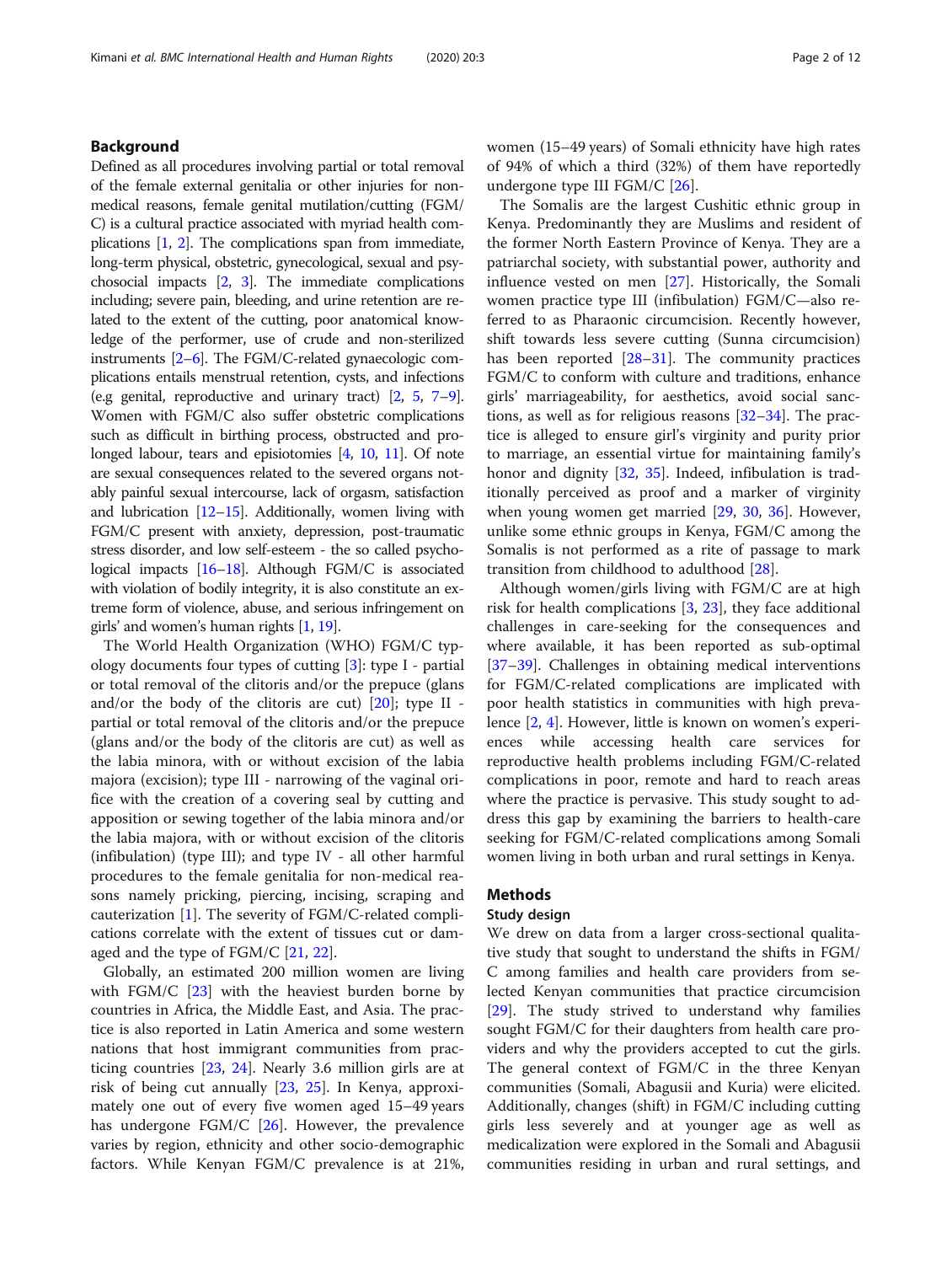among the Kuria in their rural setting. Data were collected between December 2016 and November 2018 using key informant interviews (KIIs), in-depth interviews (IDIs) and focus group discussions (FGDs) that had been developed for the wider aforementioned medicalization study. The discussion and interview guides contained broad questions that addressed the issues highlighted above, as well as probes that elicited specific FGM/C issues. For example, questions delved into specifics of immediate, obstetric, gynecologic, sexual and psychological complications. During the discussions/interviews, using the guides with general questions and probes the participants would outline the FGM/Crelated consequences. The discussion/interview started with general statements followed with specific questions as the participant got comfortable. For example, in eliciting birth complications, a question would be pursued as follows, I want to hear about your own experience "what was your experience while delivering your first baby at the hospital". Then, to capture the depth and breadth of FGM/C-related complications, probes would be used to elicit the specific details. "How did your experience of being cut affect your giving birth". For example, from the aforementioned question, a probe would be, "you indicated having difficulties delivering your first baby because of cut … what did the doctors tell you … what did they do to assist you deliver". Once the complications were identified, follow up questions on where the participants sought for medical help, and why there, as well as reasons that might have hindered them from seeking help were asked.

#### Study location

For this paper, we used data collected from the Somali women, their partners, community leaders, and health care providers from Eastleigh (Nairobi County) and Garissa Township Constituency (Garissa County). Nairobi County hosts the capital city and has an ethnically diverse population with relatively high levels of education and modernization [\[29\]](#page-10-0). Neighborhoods such as Eastleigh are home to large population of Somalis who maintain very strong ties with their rural counterparts. On the other hand, Garissa Township Constituency comprises a mix of both urban and rural settings. Although the town is cosmopolitan, Somali is the dominant ethnic group. The target sites were purposively chosen, following stakeholder engagements on appropriateness of the location, research design as well as the likelihood of encountering Somali women living with type III FGM/C and related complications as well as sharing of experiences by the health care providers.

## Study participants

The study participants comprised women of reproductive age (15–49 years), mothers or female guardians with a daughter (s) who had experienced FGM/C-related complications, and health care providers (Additional file [1](#page-9-0) and Additional file [2](#page-9-0)). Women were eligible for inclusion into the study if they were Somali, had undergone FGM/C, experienced FGM/C-related complications, and had sought care for FGM/C consequences from public health facilities as well as consented to the study. Husbands or male partners of women with FGM/C were also interviewed on the problems they associated FGM/ C with on their partners/daughters as well as the role they played in helping them seek health care (Additional file [3](#page-9-0)). Additionally, community leaders were also interviewed (Additional file [4](#page-9-0)). As noted the prevalence of circumcision among the Kenyan Somali women is near universal [[11](#page-10-0)], thus barriers encountered by women with FGM/C-related complications who sought medical help could be ascribed to FGM/C as well as some general reproductive health problems. However, for this study women were recruited based on their FGM/C status regardless of the circumciser. The FGM/C-related complications were defined as; those that occurred during the procedure such as pain and bleeding; birth complications associated with pin hole introitus including prolonged labour, tears and lacerations; gynecological complications namely difficult passing urine, keloid and scars; and sexual harms for example painful sexual intercourse, lack of satisfaction and orgasm. Furthermore, the health care providers (doctors, nurses, midwives, clinical officers, occupational therapist, trainee Nurse-Midwife and traditional birth attendants) working in public health facilities were interviewed to share their experiences while treating women with FGM/C-related complications (Additional file [5\)](#page-9-0). Data from health care providers were triangulated with responses from community participants to generate a profile of barriers to health care seeking for FGM/C-related complications.

#### Sampling and sample size

Study participants were recruited through purposive and snowball sampling based on the principles of qualitative research. The FGDs involved groups comprising of 6–12 participants. Separate FGDS were held for younger (younger than 30 years) and older (30 years and older) participants. The sample size was informed by thematic saturation of data during the discussions. A total of 20 FGDs, 23 KIIs and 10 IDIs were conducted with participants in the wider medicalization study involving the participants of Somali ethnicity. Thus, a subgroup of the participants from the wider medicalization study responded to the questions on the barriers to health seeking behavior among Somali women with FGM/C. There were ten healthcare providers interviewed including; occupational health (1), Clinical officers (3), Nurse-Midwives (5), trainee Nurse-Midwife (1), as well as five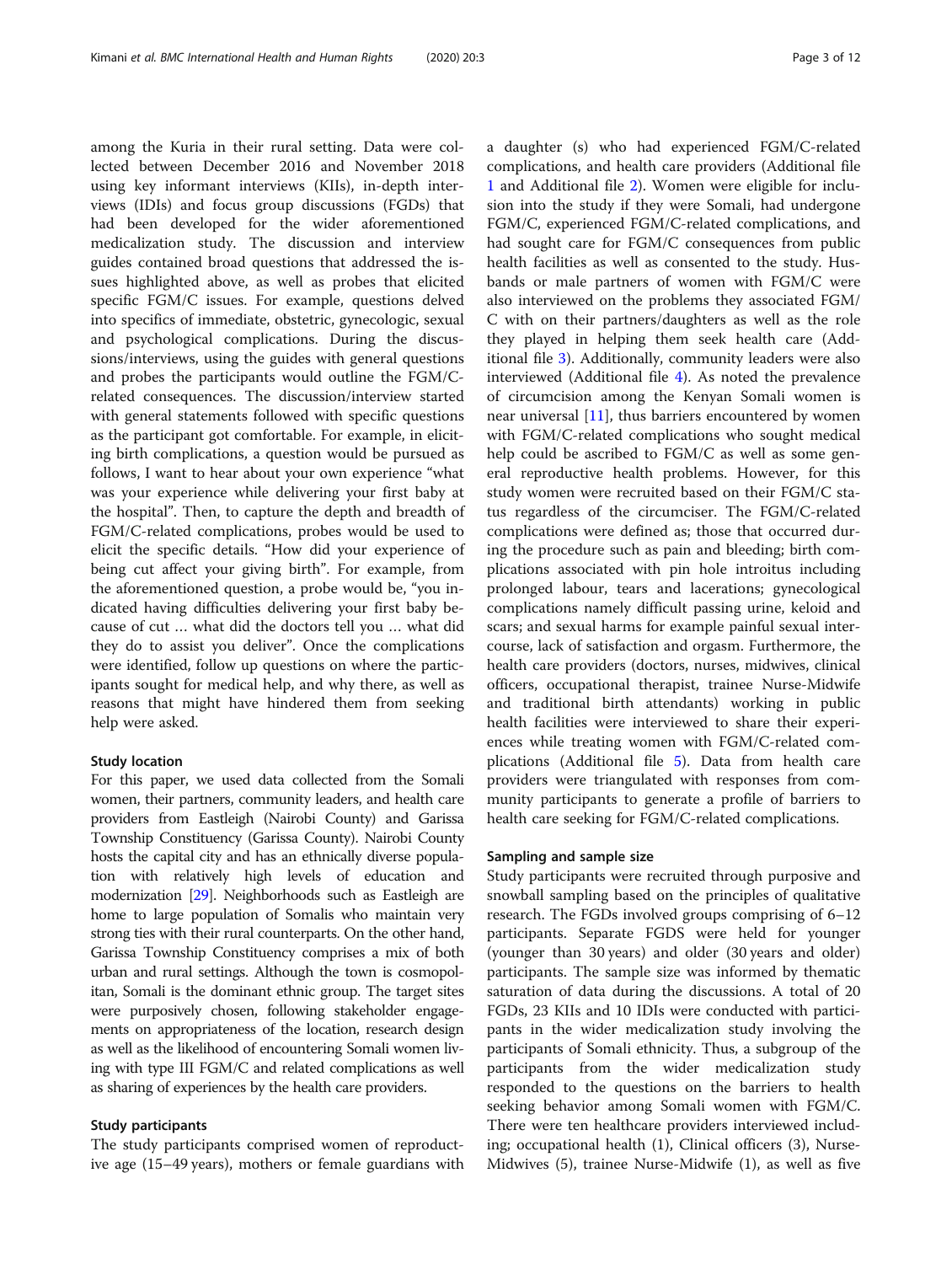traditional birth attendants. A breakdown of the study participants is provided in Table 1.

#### Recruitment, consent process and interview procedures

Locally networked community-based organizations and administrators were explained on the study objectives and the required participant characteristics to help recruit the initial participants from the community. Thereafter, snow-ball sampling through referrals from the initial participants was used to identify additional participants. As regards focus group discussions, the participants were identified through local organization contacts or administrators or hospital based recruitment after discussion about the characteristic required for the participants. Clients seeking health services were recruited by a health facility based research assistants with background and skills in Nursing. The health care providers were recruited from the health facilities by a health based research assistants with background and skills in Nursing or through referral from colleague health professionals. The recruitment was conducted after obtaining permission for the study from the director of health services as well as institutional head.

Once identified, permission granted, the participants were taken through the consenting process to understand: study components, risks involved, confidentiality, any compensation, and the freedom to withdraw from the interview without suffering or being punished. Thereafter, the participant was requested to sign or give a verbal consent to participate as well as allow for audio recording of the discussion/interview. Participants aged 18 years and older granted informed consent, while

**Table 1** Overview of the study participants

| Social demographic<br>characteristics | Eastleigh |   |                | Garissa        |                |                | Total |
|---------------------------------------|-----------|---|----------------|----------------|----------------|----------------|-------|
|                                       | FGDs      |   | IDIs KIIs      | FGDs IDIs      |                | KIIs           |       |
| Community participants                |           |   |                |                |                |                |       |
| Male                                  | 4         | 1 | 9              | $\overline{4}$ | $\mathfrak{D}$ | 3              | 23    |
| Female                                | 4         | 3 | 8              | 8              | 4              | 6              | 33    |
| Total                                 | 8         | 4 | 17             | 12             | 6              | 9              | 56    |
| Health-related professionals          |           |   |                |                |                |                |       |
| Nurse-Midwife                         |           |   | 1              |                |                | 4              | 5     |
| Clinical officers                     |           |   | 3              |                |                | $\Omega$       | 3     |
| Occupational Therapist                |           |   | 1              |                |                | 0              | 1     |
| Trainee Nurse-Midwife                 |           |   | 0              |                |                | 1              | 1     |
| <b>Traditional Birth Attendants</b>   |           |   | $\overline{2}$ |                |                | 3              | 5     |
| Community based leaders               |           |   |                |                |                |                |       |
| Religious leaders                     |           |   | $\mathfrak{D}$ |                |                | 1              | 3     |
| Chief                                 |           |   | 1              |                |                | $\mathfrak{D}$ | 3     |
| Politician                            |           |   | $\Omega$       |                |                | 1              | 1     |
| Business man                          |           |   | 2              |                |                | 0              | 2     |

assent was obtained from younger (minors) participants, for which there was explanation on the study while the consent was provided by the parents or legal guardian for participation into the study and for audio recording. The discussions/interviews were conducted in private spaces and at all times convenient to the participants.

The interviews lasted for about 45 min while FGDs lasted one and a half hours. The discussions were conducted by a moderator and a recorder in a quiet and private space with no interruptions. During the discussions, the participants were seated in circle, with sessions commencing with introductions, after which an explanation on consent process and thereafter obtaining the consent from each FGD member. The moderator commenced the discussion by presenting questions on general FGM/ C issues, then delving into specifics on FGM/C-related complications as well as health seeking challenges. The discussions were concluded by allowing contribution from every member until a consensus was reached. The discussions/interviews were conducted in Somali, Swahili or English depending on the language the participants were most comfortable with, while moderators/ interviewers were trained locally-recruited research assistants. The interviews/discussions were audio recorded with some hand-written notes captured as well.

## Ethical considerations

Ethical approval for the study was granted by the Population Council's Institutional Review Board (Ref: 775; dated: November 9, 2016) and the Kenyatta National Hospital-University of Nairobi (KNH-UoN; Ref: P527/ 07/2016; dated: October 12, 2016) and the National Commission for Science, Technology and Innovation (Ref: NACOSTI/P/16/79790/14328; dated: October 31, 2016). The permission to carry out the study in specific counties was granted by county administrators for Nairobi and Garissa counties and institutional heads, respectively.

### Data management and analysis

Demographic data were entered in anonymized form into password-protected Excel spreadsheets and descriptively analyzed. Digital audio recordings of the group discussions/ interviews were subjected to a multi-stage translation-transcription to ensure data quality. First, recordings in Somali and Kiswahili were transcribed verbatim by experienced Somali-or Kiswahili-speaking transcribers. Second, the anonymized transcripts were independently reviewed by target language-speaking translators, who checked the transcripts against the original audio recordings for accuracy, spellings and content. Any differences detected between the two formats were identified, discussed and resolved between the original transcription and the translator. Third, finalized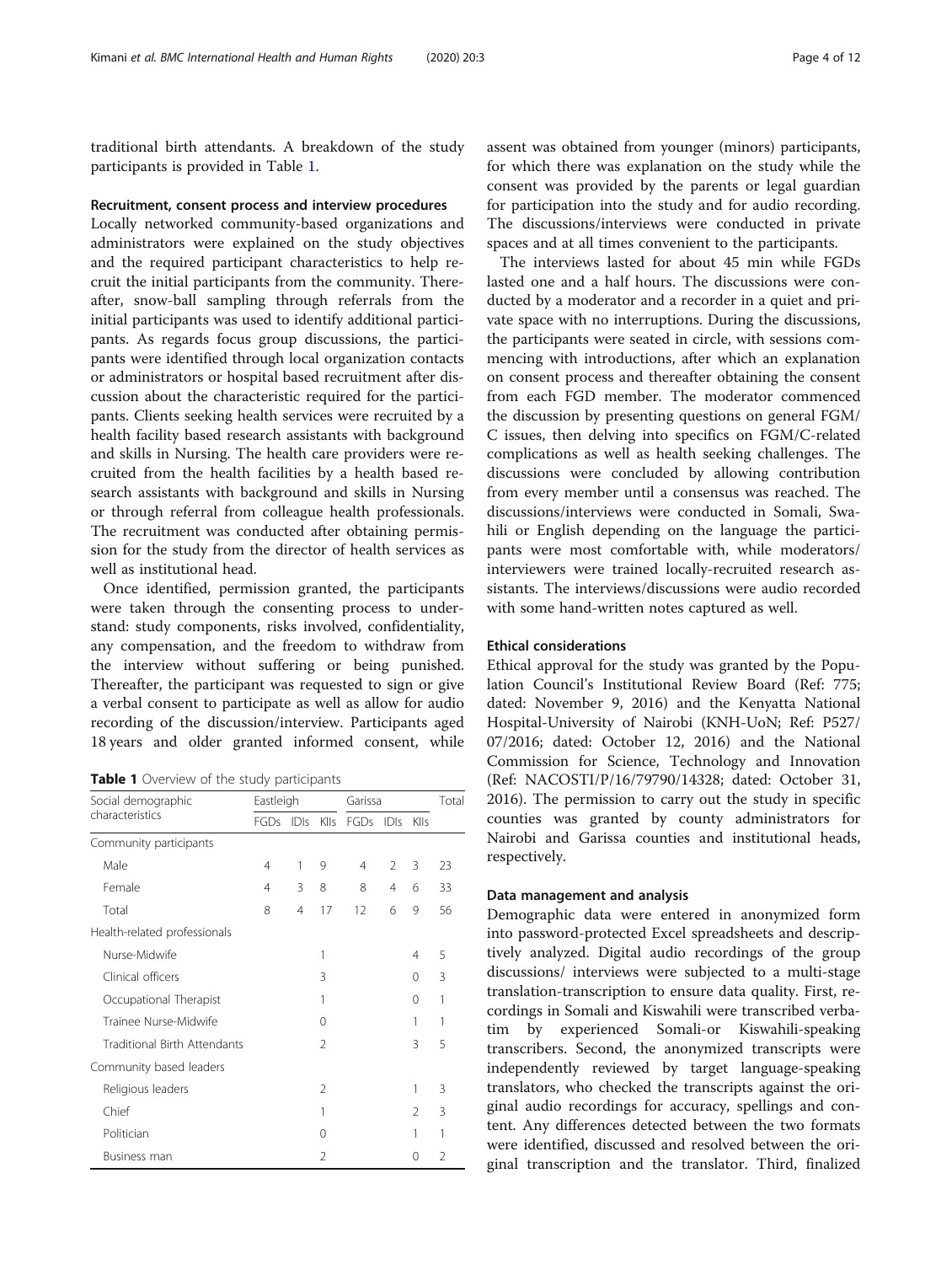transcripts were translated from Somali and Kiswahili to English by bilingual translators. A sample (10%) ( $n = 15$ ) of the transcripts were reviewed by three independent reviewers and differences between the original English translation and the reviewed samples were identified and anomalies discussed until consensus on accurate translation was achieved. The finalized translated versions were then subjected to qualitative analyses. The transcripts were de-identified and stored in a password-protected computer. Transcripts and audio recordings were sent to the Population Council offices in Nairobi for archiving while audio recording were deleted.

The framework method for qualitative content analyses was adopted for this study [\[40](#page-11-0)]. The method is appropriate for thematic analysis of textual data where it is important to compare data by themes across many cases [\[41\]](#page-11-0). This approach combines deductive and inductive analyses of textual data with the flexibility to adapt emerging data and produce a coding framework, or 'template'. The themes/ codes were selected through a combined approach: deductively based on previous literature and the specifics of the research question from the interview guides, as well as inductively from the obtained data in the transcripts, followed by their refinement. From the literature, evidence show existence of barriers to health seeking among women with FGM/C-related complications that include: judgmental attitudes by health providers [\[32](#page-10-0)]; cultural incompetency [[42](#page-11-0), [43\]](#page-11-0); and poor communication [\[44,](#page-11-0) [45](#page-11-0)]. Clinicians were also noted to respond in shock, disbelief, as well as display of psychological and physical distress when they encountered women with FGM/C [\[32\]](#page-10-0). Related to aforementioned, stigmatization and ostracism on women with FGM/C by health care providers from non-cutting community affected health seeking [[36](#page-10-0), [38\]](#page-11-0). Additionally, the health care providers were reported to lack capacity to implement FGM/ C-related management interventions as a result of poor or lack of training  $[46, 47]$  $[46, 47]$  $[46, 47]$  $[46, 47]$  $[46, 47]$ . The women with FGM/C also faced barriers to health seeking associated with lack of a well-functioning referral system [\[38,](#page-11-0) [43,](#page-11-0) [48\]](#page-11-0).

The lead author and three research analysts developed a thematic coding framework through analysis of the study instruments and reading of the transcripts to reconcile and gain insights on emerging issues. The team reviewed the framework and definitions of each theme/ code for consistency and understanding before commencement of coding using NVivo 12® [[49\]](#page-11-0). Each analyst coded two transcripts to check the effectiveness and suitability of the coding framework. The team then refined the final coding framework. The analysts were then assigned the remaining transcripts. The emerging issues during coding were addressed during regular meetings. To ensure methodological rigor and trustworthiness of the study data, and in addition to the use of researcher triangulation—using three data analysts—and method triangulation—using three different interviews (IDIs, KIIs and FGDs)— inter-rater coding reliability was assessed by having analysts coding a random sample of two transcripts coded by another analyst. Differences in coding were compared, discussed and integrated by consensus.

## Results

Women living with FGM/C were reported to experience complications related to the cutting that required medical interventions. However, most of them were noted to present to the health facility when it was rather late, while some did not seek care at all resulting in high morbidity and mortality. Participants identified nine key barriers (sub-themes) to seeking health care for FGM/Crelated complications. Emergent sub-themes from the data are summarized in Fig. [1](#page-5-0). We ultimately grouped these sub-themes into four thematic categories: (1) Structural barriers to care-seeking, (2) concerns about the perceived quality of care, (3) socio-cultural barriers, and (4) the fear of legal sanctions.

## Structural barriers to care seeking High cost of health services

Women and health care providers noted that the high cost of health services was a barrier to seeking healthcare for women with FGM/C-related complications. According to some participants, the high cost of health services contributed to women first seeking care from traditional healers, whose services were reportedly cheaper. Seeking care from a health facility was considered a last option decision, mainly when the traditional healers were unable to treat the condition or when the condition had worsened, as reported by a woman from Garissa:

"Women who have FGM-related complication seek first the assistance of traditional healers who are cheaper and available. They only go to the hospital as a last option when the condition does not seem to improve". Married woman, FGD, Garissa

## Limited physical access to facilities in difficult-to-reach areas

Physical access to health facilities (distance and location) can influence the uptake of health services. Women and girls who are living with FGM/C-related complications in rural areas were noted to face substantial challenges while accessing health care in public facilities compared to those in urban settings. Poor access to health facilities was suggested to result in delayed care seeking as quoted below: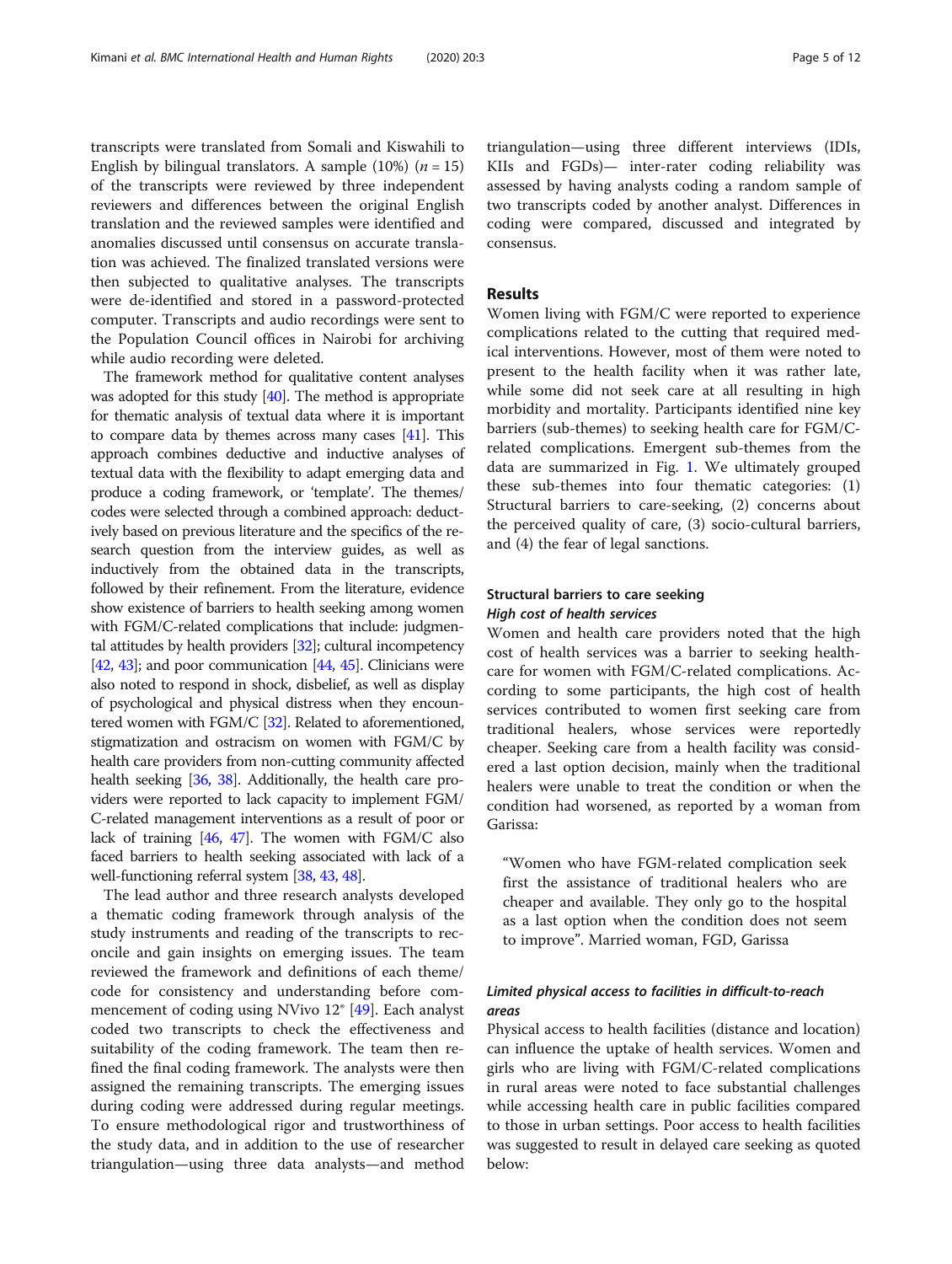<span id="page-5-0"></span>

"When ladies have health problems related to FGM especially in rural areas they seek help first from the herbalist because accessing health facilities is a big problem due long distance. The hospital will only be visited when it is too late when the problem has advanced" Married woman, IDI, Garissa

"If it is in town, the girls/women with complications go to hospitals and get treated. But if it's in remote places she lives in 'silac' [extreme difficulties] and the complication might lead to death because accessing health facilities is such a big problem" Father to a cut girl, IDI, Eastleigh

## Lack of referral system for FGM/C-related complications

Lack of a clear referral system for FGM/C-related complications was suggested to limit the uptake of health services. Health providers reported that women/girls with FGM/C-related complications faced challenges obtaining care because of the absence of a referral system. Most of patients were reported to be self-referral. The absence of clear referral pathway was also suggested to negatively affect the quality of care, with patients sent back and forth between facilities or being treated at facilities that lacked the capacity to manage the health complications. As a female nurse explained:

"Just recently someone was sent away from a City Council health facility and was told to go to a referral maternity hospital, she was moving up and down. Someone sent her back here [Health Centre]. We have a clinical officer who called me to assist her." Female nurse, KII, Eastleigh

A project manager in Garissa also noted similar challenges:

There is no established system for referring women with complications associated with FGM, what we see is the women will be handled in the health facilities here regardless of whether they have the capacity to deal with the problems or not." Project manager, KII, Garissa

## Concerns about the perceived quality of care Stigmatization of women with FGM/C

Women suggested that FGM/C and the resultant complications exposed them to stigmatization from heath care providers working in public health facilities. The stigma arose when cut women and girls presented with "strange conditions" or disfigured external genitalia. Health care providers were noted to express shock and disgust. Some providers, particularly those in public facilities reportedly gossiped about the women or called the attention of their colleagues to come witness the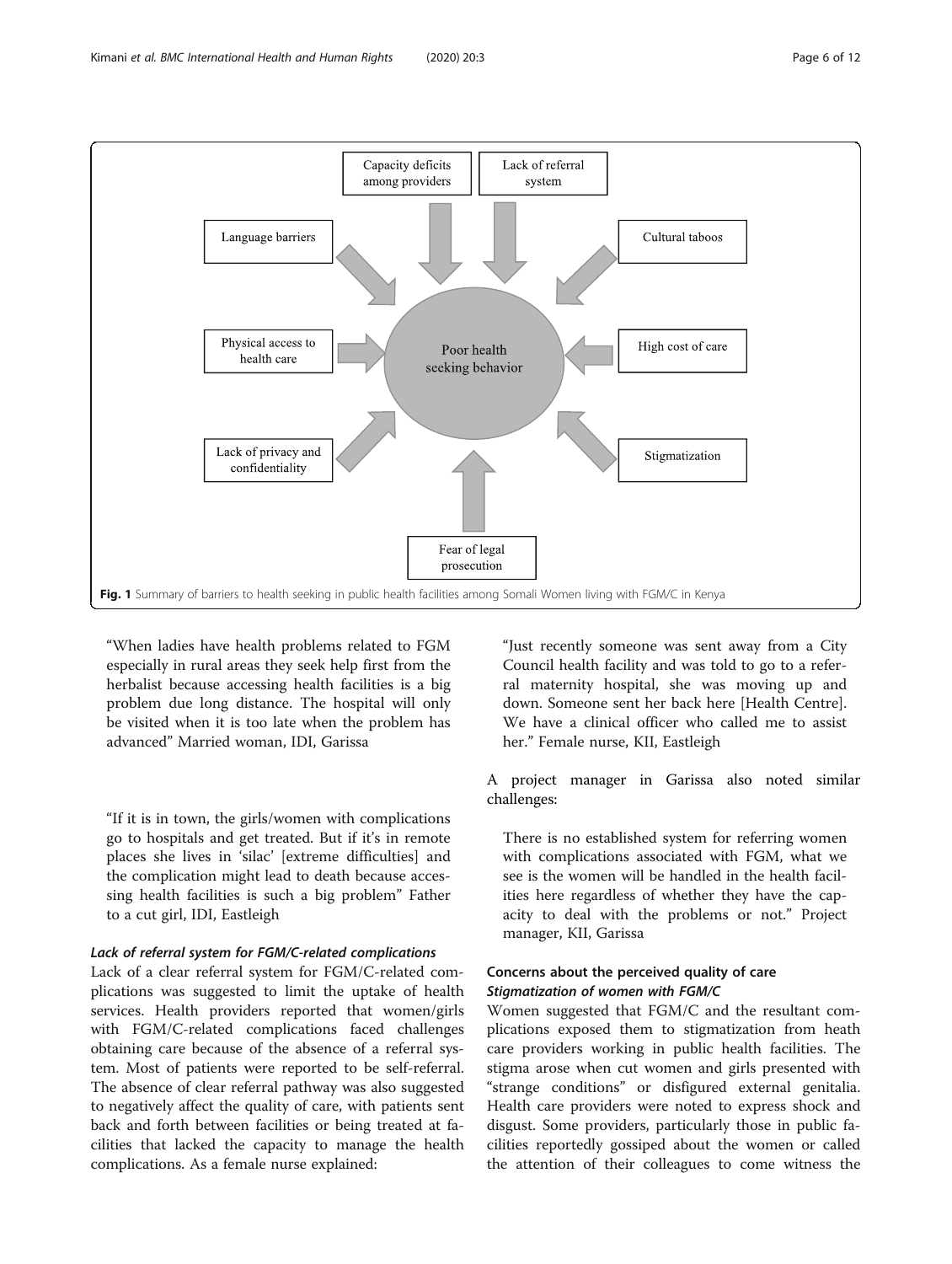"strange conditions," which women considered a violation of their right to privacy. As one woman in Eastleigh explained:

"Our Somali community don't go to government hospitals to give birth due to their conditions (FGM/C). They go to private facilities because in government facility, the health personnel will be shocked and even say this one has been cut". Married woman, IDI, Eastleigh

## Lack of privacy and confidentiality

Related to stigma, some of the women believed that interactions with health care providers were marred with the lack of privacy and confidentiality in the public health facilities. Breaches in confidentiality and privacy often arose when providers asked their colleagues to "come and see" the woman:

"In the government facility everyone wants to come see your private parts and then they express shock, get scared, and/or gossip about the external genitalia, However, in private it's a matter of you, your money and your privacy". Married Woman, FGD, Eastleigh

## Capacity challenges among health care providers

The participants suggested that health care providers' lacked skills to manage FGM/C-related health complications as a possible deterrent to health care seeking. This assertion was supported by a case narrative given by a health care provider who had encountered a client presenting with rare keloids related to FGM/C. As she explained, the client had sought help from various health facilities without success:

"I saw a woman who had stayed with keloids for 11 years, she passed on the other day in Kakuma [town in northwestern Turkana County]. She came all the way from Somalia to Dadaab [town in Garissa County, Kenya] and from Dadaab she went to Kakuma again. Her husband was telling us that every time doctors see her, they call other doctors come and see but nothing is done, and it kept on growing, it became very big" Female nurse, KII, Eastleigh

Some participants expressed frustrations from such behavior because neither the attending provider nor his or her colleagues would actually help the woman. As one woman reported:

"Women don't seek medical help immediately and there are several reasons why they don't go immediately. Like there is a woman who had a keloid who said she has been going to doctors, they only call their colleagues to come and see, but nothing was done to the problem". Married Woman, IDI, Eastleigh

## Socio-cultural barriers

## Language barriers

The Somali community is a closely-knit society and members mainly communicate in their native language [[12\]](#page-10-0). Women reported that language barriers were a major obstacle to care seeking and patient-provider communication because of low literacy levels among some Somali women, particularly those from the rural areas. The absence of interpreters in the health facilities was noted to compound the problem. As a married woman reported:

"There is language barrier between the women and the health workers, especially being attended by a doctor who do not speak the Somali language." Married Woman, IDI, Eastleigh

## Cultural taboos

Some women living with FGM/C explained that the services received in health facilities were not culturally sensitive, which created a barrier to seeking care the next time they had a health need or when a relative had a problem that required medical intervention. For example, public health facilities were reportedly staffed with male health providers in the service delivery points that interfaced with women/girls living with FGM/C-related complications. According to the Somali culture, however, it is a taboo for a woman to discuss sexual health matters with another male except their husbands. Therefore, women found it difficult to discuss their medical concerns with male providers, particularly when they were from a different ethnic group. These challenges are common in public health facilities because of the government policy on diversification in recruitment, employment and deployment of public servants. A married woman in Nairobi explained:

"In the Somali community there are norms surrounding discussions on sexual matters and problems, for example being a woman and going to be attended by a male doctor and one who do not speak the Somali language is a taboo." Married woman, IDI, Eastleigh

The nature and type of FGM/C-related complications also had a bearing on health seeking behavior because of the cultural taboo. Participants suggested that most Somali women and girls with FGM/C-related sexual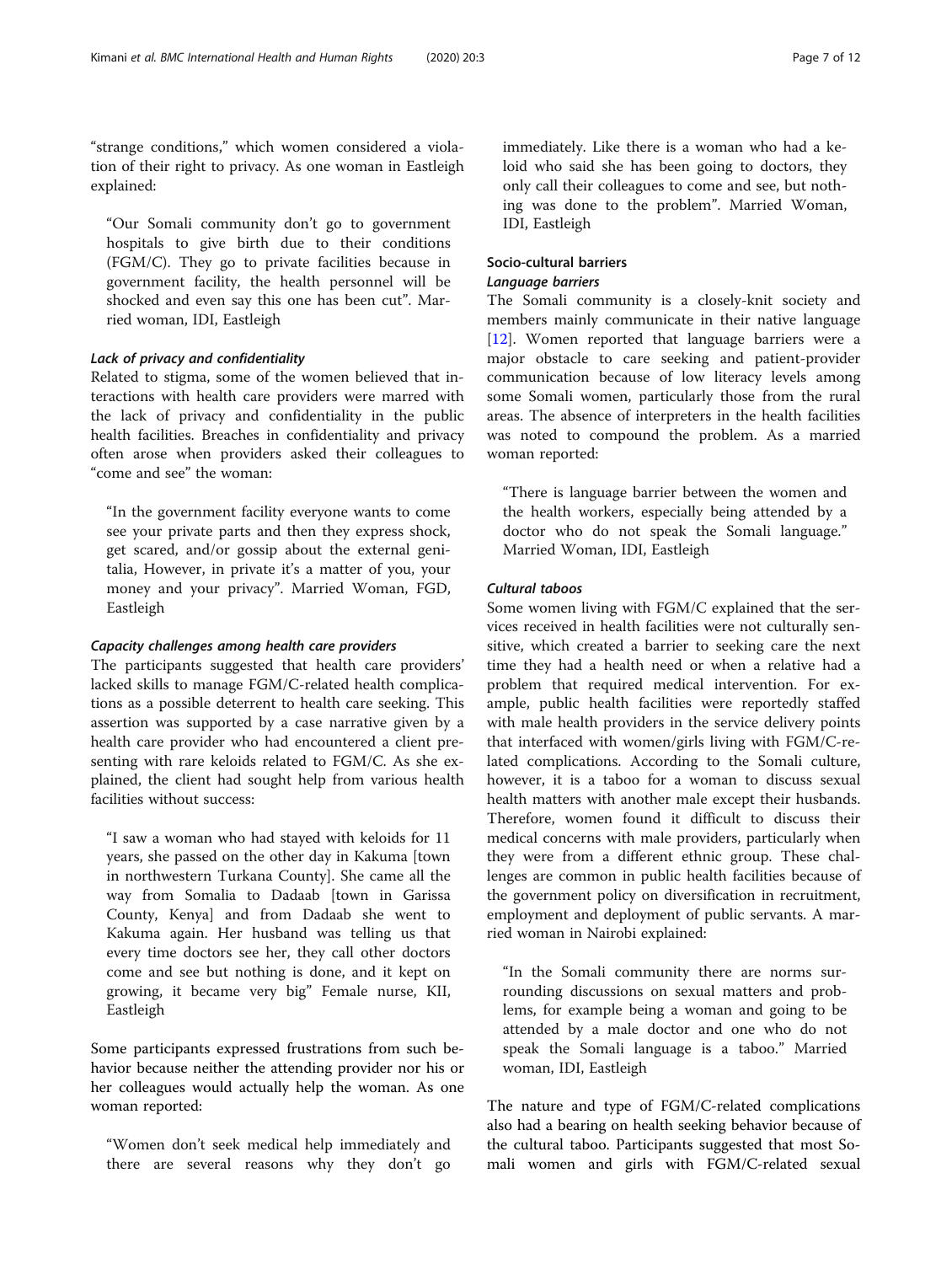complications failed to seek professional medical help in public health facilities. This was in contrast to women/ girls who had physical or obstetric complications. As a traditional birth attendant explained:

"Like a girl with sexual problems related to FGM/C will keep the pain in secret, but the one with bleeding or unable to deliver the baby will be taken to the hospital without much delay" Traditional birth attendant, KII, Garissa

Similarly, a nurse in Nairobi stated:

"Somali women are shy to discuss sexual problems with a male doctor more so with those who are from other ethnicity. Your sex and sexuality in Somali community is a taboo you just do not talk anything to anybody anyhow". Female nurse, KII, Eastleigh

### The fear of legal prosecution

The practice of FGM/C is illegal in Kenya under the Prohibition of Female Genital Mutilation Act of 2011 [[29\]](#page-10-0). The practice however continues often under conditions of secrecy. Participants noted that the fear of facing legal sanctions deterred care seeking for FGM/C-related acute complications, particularly in public health facilities. Women and girls with FGM/C-related acute complications were therefore noted to present for care very late usually when the condition had deteriorated. Others were noted to completely avoid seeking health care. As an administrative officer in Nairobi noted:

"Girls/women with FGM-related complications only go to hospital because they don't have any other alternative. Others hide because if they go to hospital they know they will be reported and jailed because FGM is prohibited by government." Female Assistant Chief, KII, Eastleigh

A married woman in Garissa, similarly, stated:

"When women or girls have complications associated with FGM, they fear going to the health facilities but instead stay at home for fear of being reported to the police because FGM is illegal." Married woman, FGD, Garissa

## **Discussion**

The findings provided an opportunity to better understand the challenges faced by Somali women/girls while seeking care for reproductive health problems including FGM/C-related complications in Kenyan public health facilities. Four main categories of barriers were identified: structural, perceived quality of care, sociocultural, and fear of legal prosecution. Although the findings relate to women with FGM/C-related complications, they also demonstrate how the state of health care can impede care seeking in women with reproductive health problems. Women/girls with FGM/C may face additional unique challenges and needs calling for strengthening of health system through integration of FGM/C interventions into existing reproductive services.

At the structural level, the cost of care was noted to be prohibitively high. Health services are expensive in Kenya [\[43](#page-11-0)] in terms of direct and indirect costs. Lack of integrated model for health services characterized by perennial shortages, long distance from facility, waiting time as well as challenges in financing are attributed to expensive care. Additionally, inability to purchase health insurance, limited clients' ability to cover out-of-pocket health expenses associated with poverty affect access to care. To forestall these challenges, Kenya is currently piloting a universal health care model in line with the national development agenda set out by the President of Kenya—the Big Four agenda—to improve access and financing of care [\[43,](#page-11-0) [44](#page-11-0)]. The model is envisaged to promote human rights for women/girls, as well as accelerate achievement of the Sustainable Development Goals (SDGs). Recently, findings from Somaliland showed utilization of health services for FGM/C-related complications [[45\]](#page-11-0) was hindered by high cost. High cost may deter women/girls with FGM/C from seeking immediate care or turn to non-medical practitioners jeopardizing their health. This would negated the WHO best principles for enhancing care for cut women and girls [[3\]](#page-10-0). As Kenya expands its universal health care model, increasing access for cut women/girls by considering cost barriers should be a priority intervention. The considerations should also address challenges with long distances and poor transport system especially in the rural, and hard to reach areas like Garissa county [\[43](#page-11-0)]. Interventions to improve access to health services, such as outreach/mobile clinics, can be promising investments in these areas where FGM/C is pervasive. The national and county governments should leverage on existing programs such as the Beyond Zero Campaign mobile clinics [[46\]](#page-11-0) to integrate FGM/C- related management and prevention interventions.

Kenyan health system experiences challenges in responding to the burden of FGM/C as evidenced by poor or lack of documentation, absence of an audit system on FGM/C cases, complications, and referrals [\[47](#page-11-0)]. Not surprisingly therefore, lack of an effective referral system for further care of FGM/C cases was highlighted as a challenge. Indeed, inadequate or absence of referral system affect access to care for women requiring reproductive health services [[48,](#page-11-0) [50](#page-11-0)]. Thus, strengthening the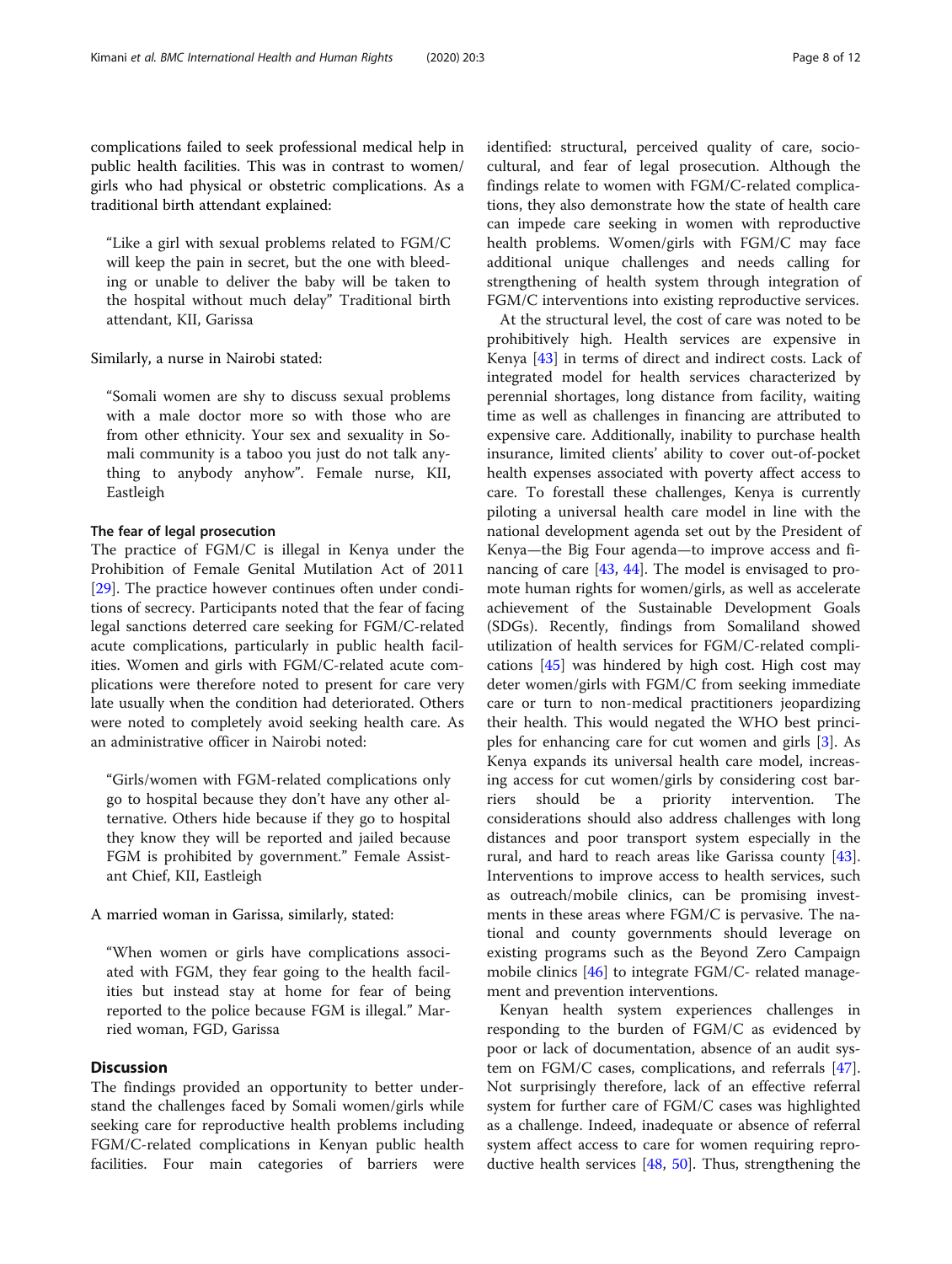health system to ensure availability and accessibility of FGM/C care services including referrals for specialized interventions is critical in mitigating the impacts of FGM/C.

Stigmatization with its elements, notably perceived discrimination/stereotyping and culture shock [\[51\]](#page-11-0), has been flagged as a deterrent to seeking medical care in women with FGM/C-related complications [[52](#page-11-0)]. We found that, women seeking care for FGM/C-related complications, faced stigma while seeking medical services. Consistent with other studies [[32\]](#page-10-0) health care providers were noted to express shock, disgust, and disbelief upon encountering women with FGM/C. Similar reaction characterized with stigmatization and ostracism towards women with FGM/ C has been reported among professionals from noncutting communities or communities that perform a different type of FGM/C [\[36,](#page-10-0) [38\]](#page-11-0). Such reactions disregard the feelings of women who have perceived their genitalia to be normal since childhood – the so called normalization [[32\]](#page-10-0). The phenomenon has two elements the cultural normalization of FGM/C, as well as living with symptoms of FGM/C-related complications for months or even years without seeking care despite the associated pain and health risks [[6](#page-10-0), [53\]](#page-11-0). Normalization of FGM/C-related complications has been linked to barriers of access to specialized care, shame of seeking services, not associating the complications to FGM/C as well as knowledge of other female community members with similar conditions [[6\]](#page-10-0). Although cultural normalization is prevalent, it does not minimize FGM/C-related complications such as the mental health consequences [\[54\]](#page-11-0) [[3\]](#page-10-0) calling for tactful inquiry regarding long term consequences by the health care providers.

Related to the aforementioned, reactions towards complications may stem from providers' limited knowledge of FGM/C. Concerns about stigma and providers' limited capacity to handle FGM/C-related complications underscore the need to strengthen the health system response to  $FGM/C$  [\[6](#page-10-0), [55,](#page-11-0) [56\]](#page-11-0). Importantly, the interventions must be holistic, sensitive, multidisciplinary [\[57](#page-11-0)], and should include education on the importance of avoiding verbal and non-verbal reactions that may trigger feeling of stigmatization [\[58](#page-11-0)] in institutions that ought to be in the frontline promoting dignity and human rights. From the aforementioned, we recommend the inclusion of FGM/C modules in the trainee health care providers curricula and development of innovative trainings/professional development for those working to be implemented to address most of the barriers highlighted in this paper.

Strengthening the training of health care providers is a critical intervention because capacity deficits limit the uptake of health services  $[59, 60]$  $[59, 60]$  $[59, 60]$  $[59, 60]$ . Importantly, there are numerous support tools [\[46](#page-11-0)] for management of FGM/

C-related complications as well as prevention of new FGM/C cases [\[2](#page-10-0), [47](#page-11-0), [61](#page-11-0), [62](#page-11-0)]. These tools can be useful in addressing gaps in knowledge and skills among health care providers. Although the tools are developed by the World Health Organizations, countries ministries of health in high prevalent FGM/C practices should adopt, adapt and customize the tools to their settings.

Communication barriers between clients and providers are associated with suboptimal care [\[51](#page-11-0), [63,](#page-11-0) [64\]](#page-11-0). Impaired communication associated with language differences was highlighted as a concern for the clients with low literacy levels. Most of health care providers were not from the local communities and could not understand or speak in local languages. Similar communication challenges that hindered access to care were reported among Somali women seeking asylum in Europe [\[59](#page-11-0), [65](#page-11-0), [66\]](#page-11-0). To address the challenge, family members would act as interpreters. However, the aforementioned may compromise patient confidentiality calling for the use of 'cultural brokers' or interpreters [\[67](#page-11-0)]. While the recommendation may suffice for Western countries, its applicability in Kenya need evaluation. The current constitutional dispensation has health as a devolved function with the mandate of recruitment and deployment. Thus the devolved governance and the universal health care model, gives an opportunity to mainstream community health workers and volunteers into the health system that could address many challenges including communication.

Cultural incompetency and insensitivity among health professionals as barriers to health seeking have been documented extensively [[66,](#page-11-0) [68,](#page-11-0) [69](#page-11-0)]. Our study showed that health service provision was not sensitive to patients' cultural background. For instance, service delivery points that interfaced with women/girls with FGM/C-related sexual complications were reportedly staffed by male providers; yet, among the Somalis it is a taboo to discuss issues around sexuality/sexual experiences with another man other than one's husband. Cultural incompetence and insensitivity is a major barrier to seeking obstetrics, gynecological, urinary and reproductiverelated services [[70](#page-11-0)]. Indeed, it compromises confidence in response and prevention of  $FGM/C$  [[71](#page-11-0)–[73](#page-11-0)]. Thus, a clarion call for implementers of interventions for FGM/ C-related management and prevention, is to familiarize themselves with culture and customs [[74](#page-11-0)–[76](#page-11-0)] for competent response [\[77](#page-11-0)] and continuously adjust to offer appropriate and respectful care [[78\]](#page-11-0).

Women with acute FGM/C-related complications faced additional fear that presenting for care exposed them to legal sanctions because the practice is illegal in Kenya [[42](#page-11-0)]. This is consistent with evidence that fear of criminalization limits access to much needed health services [[79,](#page-11-0) [80](#page-11-0)]. Healthcare providers have a responsibility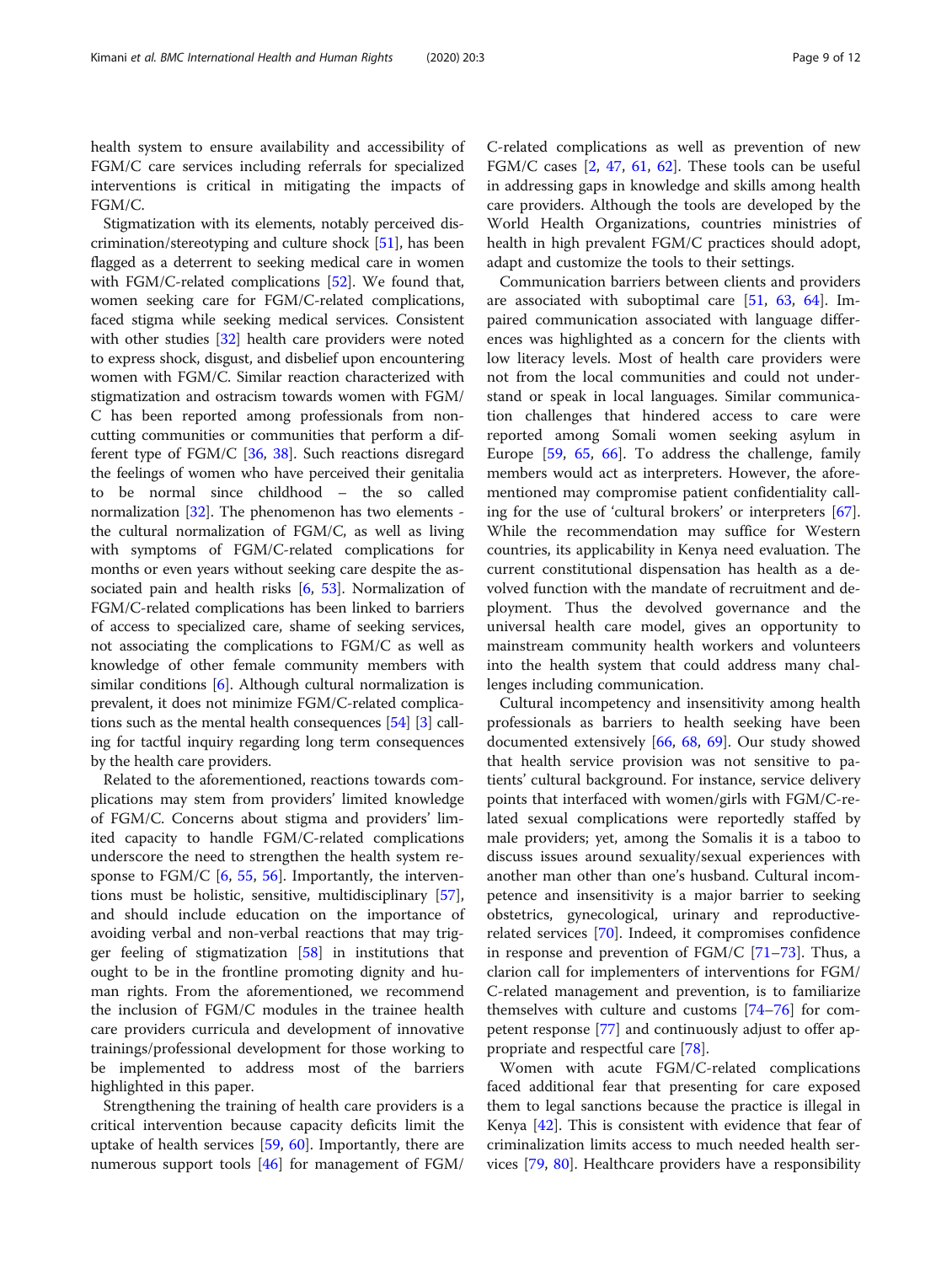<span id="page-9-0"></span>to take the legislative framework into consideration and may be required to report FGM/C cases; thus, facing an ethical dilemma. As outlined in WHO guidelines for the management of FGM/C-related health complications, "states must set in place systems and structures to support 'women and children who are victims of harmful practices' by ensuring access to 'immediate support services, including medical, psychological and legal services'" (page 7) [[47\]](#page-11-0).

#### Limitations

Study findings should be interpreted in light of some limitations. First, the prevalence of FGM/C among the Kenyan Somali women is near universal, as much as we attribute the reported barriers of health seeking to FGM/C-related complications, the same can be applicable to the general reproductive health problems. However, these are the first findings to shed light on barriers faced by women with FGM/C-related complications in marginalized as well as the urban settings, highlighting a special gap that need to be addressed. In addressing the health seeking barriers, integration of health care services would be a promising approach to bridge the gap. Second, although it was easy to ask and get feedback on acute FGM/C-related complications because of recall, there may be difficulties for long-term ones because clients may have normalized them because FGM/C is a social norm and women may be living with related complications without seeking care. However, our interview/discussion approach of commencing with general statements then specific probes helped to elicit the information regarding the complications. Third, the study draws on data from only one community and two study sites thus, the findings may not be generalizable. Despite the aforementioned, our study findings shed important light on key factors that might limit health service utilization for women and girls living with FGM/C and by extension other reproductive health challenges in both urban and rural settings. This calls for integrated health services that address the high risk of morbidity and mortality that may be associated to barriers to health seeking for women and girls.

## Conclusion

Women and girls living with FGM/C face numerous challenges while seeking medical interventions for reproductive health problems in Kenyan public health facilities. The challenges are broadly categorized into structural, quality of care, socio-cultural, and legal barriers. These barriers limit the uptake of potentially lifesaving care for FGM/C-related complications and expose women/girls to the risk of long-term morbidity. Study findings underscore the need to strengthen the health system through integration of interventions for

FGM/C-related prevention and management of women/ girls living with FGM/C. In particular, there is need for interventions that facilitate access to holistic affordable health services; that strengthen health care providers' capacity to offer competent, culturally-sensitive and confidential care; and that protect health providers from legal sanctions for providing critical health services to those living with FGM/C. A multi-disciplinary approach should incorporate health, social, and legal practitioners to ensure policies and services respond to the reproductive health needs and support the well-being of women/ girls. A need to improve evidence generation to guarantee availability of data that should inform targeted investments, service provision, and health response to the needs of women and girls is critical.

#### Supplementary information

Supplementary information accompanies this paper at [https://doi.org/10.](https://doi.org/10.1186/s12914-020-0222-6) [1186/s12914-020-0222-6.](https://doi.org/10.1186/s12914-020-0222-6)

Additional file 1. Focus group discussion guide.

Additional file 2. In depth interview guide for mothers, female guardians (Medicalization/shifts in FGM/C).

Additional file 3. In depth interview guide for Husbands, Male partners (Medicalization/shifts in FGM/C).

Additional file 4. Key informant interview guide for community leaders (Medicalization/shifts in FGM/C).

Additional file 5. Key informant interview guide for Health care providers (Medicalization/shifts in FGM/C).

#### Abbreviations

FGD: Focus group discussion; FGM/C: Female genital mutilation or cutting; IDI: In-depth interview; KII: Key informant interview; SDG: Sustainable Development Goal

#### Acknowledgements

The authors thank the following for their invaluable contribution: Jerry Okal for his support during the qualitative data analysis and Bettina Shell-Duncan for her critical review of the work.

#### Authors' contributions

SK designed the original study, analyzed and interpreted data as well as led the drafting of the manuscript. CWK contributed to the interpretation of the data and the drafting of the manuscript. JM and JG contributed to the conceptualization of the original study and extensively reviewed the manuscript. All authors are aware that the manuscript is being submitted to the journal. All authors read and approved the final manuscript.

#### Authors' information

Not Applicable

#### Funding

The study was funded by the UK Aid from the UK government under the DFID research project "Evidence to End FGM/C: Research to Help Women Thrive," which is coordinated by the Population Council. All content is the sole responsibility of the authors and does not represent the opinions of the UK Government or the Population Council. The funding organization did not have any role in the design of the study, the collection, analysis, and interpretation of data, and in writing the manuscript.

## Availability of data and materials

The datasets analysed during the current study are not yet publicly available but are available from the corresponding author on reasonable request.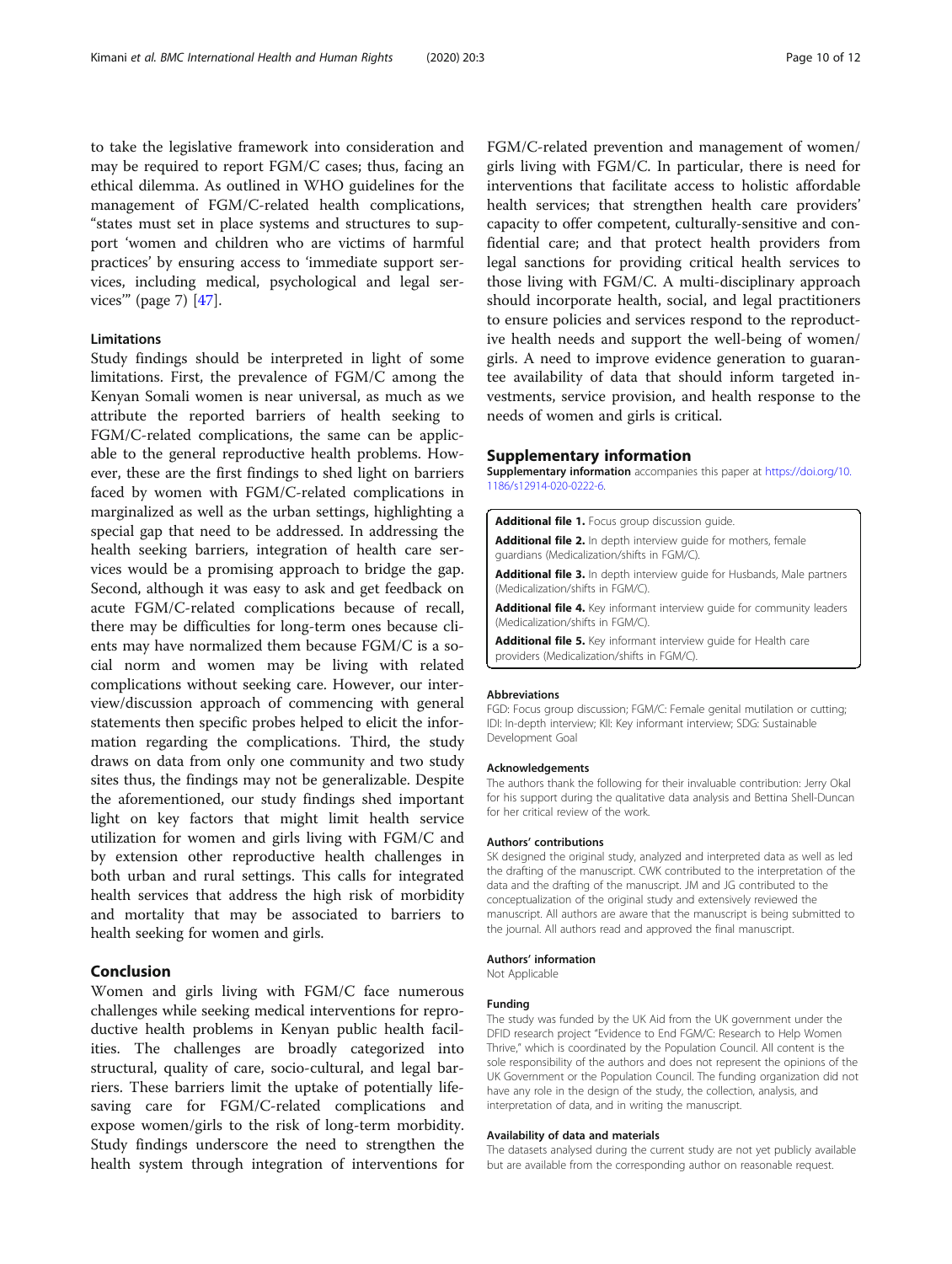## <span id="page-10-0"></span>Ethics approval and consent to participate

Ethical approval for the study was granted by the Population Council's Institutional Review Board (Ref: 775) and the Kenyatta National Hospital-University of Nairobi (KNH-UoN; Ref: P527/07/2016) and the National Commission for Science, Technology and Innovation (Ref: NACOSTI/P/16/79790/ 14328). Study participants aged 18 years and older granted written informed consent, while assent was obtained from younger (minors) participants, in which explanation on the study was done but the written consent was provided by the parents or legal guardian for participation into the study and for audio recording of the discussion/interviews.

#### Consent for publication

Not Applicable.

#### Competing interests

The authors declare that they have no competing interests.

#### Author details

<sup>1</sup> Africa Coordinating Centre for the Abandonment of FGM/C (ACCAF), University of Nairobi, P.O Box 19676-00202, Nairobi, Kenya. <sup>2</sup>School of Nursing Sciences, University of Nairobi, P.O Box 19676-00202, Nairobi, Kenya. 3 Population Council-Kenya, PO Box 17643-00500, Nairobi, Kenya.

### Received: 15 April 2019 Accepted: 20 January 2020 Published online: 28 January 2020

#### References

- 1. WHO. Eliminating female genital mutilation: An interagency statement. 2008. [http://www.unfpa.org/sites/default/files/pub-pdf/eliminating\\_fgm.pdf](http://www.unfpa.org/sites/default/files/pub-pdf/eliminating_fgm.pdf). Accessed 4 Jan 2019.
- 2. Kimani S, Muteshi J. Health Impacts of Female Genital Mutilation/Cutting: A Synthesis of the Evidence. 2016:[29 p.]. [https://www.popcouncil.org/](https://www.popcouncil.org/uploads/pdfs/2016RH_HealthImpactsFGMC.pdf) [uploads/pdfs/2016RH\\_HealthImpactsFGMC.pdf](https://www.popcouncil.org/uploads/pdfs/2016RH_HealthImpactsFGMC.pdf). Accessed 3 Sept 2019.
- WHO. WHO quidelines on the management of health complications from female genital mutilation 2016. Available from: [http://apps.who.int/iris/](http://apps.who.int/iris/bitstream/10665/206437/1/9789241549646_eng.pdf?ua=1) [bitstream/10665/206437/1/9789241549646\\_eng.pdf?ua=1](http://apps.who.int/iris/bitstream/10665/206437/1/9789241549646_eng.pdf?ua=1). Accessed 3 Sept 2019.
- 4. WHO. Female genital mutilation and obstetric outcome: WHO collaborative prospective study in six African countries. Lancet. 2006;367(9525):1835–41.
- 5. Berg RC, Underland V, Odgaard-Jensen J, Fretheim A, Vist GE. Effects of female genital cutting on physical health outcomes: a systematic review and meta-analysis. BMJ Open. 2014;4(11):e006316. [https://doi.org/10.1136/](https://doi.org/10.1136/bmjopen-2014-006316) [bmjopen-2014-006316.](https://doi.org/10.1136/bmjopen-2014-006316)
- 6. WHO. Care of girls and women living with female genital mutilation: a clinical handbook. 2018:[458 p.]. [https://apps.who.int/iris/bitstream/handle/1](https://apps.who.int/iris/bitstream/handle/10665/272429/9789241513913-eng.pdf) [0665/272429/9789241513913-eng.pdf.](https://apps.who.int/iris/bitstream/handle/10665/272429/9789241513913-eng.pdf) Accessed 3 Sept 2019.
- 7. Collinet P, Sabban F, Lucot J, Boukerrou M, Stien L, Leroy J. Management of type III female genital mutilation. J Gynecol Obstet Biol Reprod (Paris). 2004; 33(8):720–4.
- 8. Nour NM. Female genital cutting: impact on women's health. Semin Reprod Med. 2015;33(1):41–6. <https://doi.org/10.1055/s-0034-1395278>.
- 9. Utz-Billing I, Kentenich H. Female genital mutilation: an injury, physical and mental harm. J Psychosom Obstet Gynecol. 2008;29(4):225–9.
- 10. Berg RC, Underland V. The obstetric consequences of female genital mutilation/cutting: a systematic review and meta-analysis. Obstet Gynecol Int. 2013;2013:15.
- 11. Varol N, Dawson A, Turkmani S, Hall JJ, Nanayakkara S, Jenkins G, et al. Obstetric outcomes for women with female genital mutilation at an Australian hospital, 2006–2012: a descriptive study. BMC Pregnancy Childbirth. 2016;16(1):328.
- 12. Connor JJ, Hunt S, Finsaas M, Ciesinski A, Ahmed A, Robinson BBE. Sexual health care, sexual behaviors and functioning, and female genital cutting: perspectives from Somali women living in the United States. J Sex Res. 2016;53(3):346–59.
- 13. Abdulcadir J, Botsikas D, Bolmont M, Bilancioni A, Djema DA, Bianchi Demicheli F, et al. Sexual anatomy and function in women with and without genital mutilation: a cross-sectional study. J Sex Med. 2016;13(2): 226–37.
- 14. Esho T, Kimani S, Nyamongo I, Kimani V, Muniu S, Kigondu C, et al. The 'heat' goes away: sexual disorders of married women with female genital mutilation/cutting in Kenya. Reprod Health. 2017;14(1):164.
- 15. Abdel-Aleem MA, Elkady MM, Hilmy YA. The relationship between female genital cutting and sexual problems experienced in the first two months of marriage. Int J Gynaecol Obstet. 2016;132(3):305–8.
- 16. Mulongo P, Hollins Martin C, McAndrew S. The psychological impact of female genital mutilation/cutting (FGM/C) on girls/women's mental health: a narrative literature review. J Rep Infant Psychol. 2014;32(5):469–85.
- 17. Ahmed MR, Shaaban MM, Meky HK, Amin Arafa ME, Mohamed TY, Gharib WF, et al. Psychological impact of female genital mutilation among adolescent Egyptian girls: a cross-sectional study. Eur J Contracept Reprod Health Care. 2017;22(4):280–5.
- 18. Berg RC, Denison E, Fretheim A. Psychological, social and sexual consequences of female genital mutilation/cutting (FGM/C): a systematic review of quantitiative studies. Norwegian Knowledge Centre for the Health Services: Oslo; 2010.
- 19. Reza A, Mercy JA, Krug E. Epidemiology of violent deaths in the world. Inj Prev. 2001;7(2):104–11.
- 20. Abdulcadir J, Margairaz C, Boulvain M, Irion O. Care of women with female genital mutilation/cutting. Swiss Med Wkly. 2011;140(8):w13137.
- 21. Agugua N, Egwuatu V. Female circumcision: management of urinary complications. J Trop Pediatr. 1982;28(5):248–52.
- 22. Aziz F. Gynecologic and obstetric complications of female circumcision. Int J Gynecol Obstet. 1980;17(6):560–3.
- 23. UNICEF. Female Genital Mutilation/Cutting: A Global Concern. 2016. [https://](https://www.unicef.org/media/files/FGMC_2016_brochure_final_UNICEF_SPREAD.pdf) [www.unicef.org/media/files/FGMC\\_2016\\_brochure\\_final\\_UNICEF\\_SPREAD.](https://www.unicef.org/media/files/FGMC_2016_brochure_final_UNICEF_SPREAD.pdf) [pdf](https://www.unicef.org/media/files/FGMC_2016_brochure_final_UNICEF_SPREAD.pdf). Accessed 20 Sept 2019.
- 24. Yoder PS, Wang S, Johansen E. Estimates of female genital mutilation/ cutting in 27 African countries and Yemen. Stud Fam Plan. 2013;44(2):189– 204.
- 25. UNFPA, UNICEF. Joint Evaluation of the UNFPA-UNICEF Joint Programme on Female Genital Mutilation/Cutting: Accelerating Change Country Case Studies. 2013. [https://www.unfpa.org/sites/default/files/admin-resource/](https://www.unfpa.org/sites/default/files/admin-resource/FGM-report%2012_4_2013.pdf) [FGM-report%2012\\_4\\_2013.pdf](https://www.unfpa.org/sites/default/files/admin-resource/FGM-report%2012_4_2013.pdf). Accessed 3 Sept 2019.
- 26. Kenya National Bureau of Statistics, ICF Macro. Kenya Demographic and Health Survey 2014. Calverton: KNBS and ICF Macro; 2014. p. 602.
- 27. El-Bushra J. Gender and Forced Migration: Editorial. Forced Migration Review, 9th Edition [Internet]. 2000. [https://www.fmreview.org/sites/fmr/](https://www.fmreview.org/sites/fmr/files/FMRdownloads/en/gender-and-displacement/elbushra.pdf) [files/FMRdownloads/en/gender-and-displacement/elbushra.pdf.](https://www.fmreview.org/sites/fmr/files/FMRdownloads/en/gender-and-displacement/elbushra.pdf) Accessed 4 Jan 2019.
- 28. Jaldesa GW, Askew I, Njue C, Wanjiru M. Female genital cutting among the Somali of Kenya and management of its complications; 2005. [http://www.](http://www.popcouncil.org/pdfs/frontiers/FR_FinalReports/Kenya_Somali.pdf) [popcouncil.org/pdfs/frontiers/FR\\_FinalReports/Kenya\\_Somali.pdf](http://www.popcouncil.org/pdfs/frontiers/FR_FinalReports/Kenya_Somali.pdf).
- 29. Kimani S, Kabiru C. Shifts in female genital mutilation/cutting: perspectives of families and health care providers. Evidence to end FGM/C: research to help women thrive [internet]. 2018. [http://www.popcouncil.org/](http://www.popcouncil.org/EvidencetoEndFGM-C) [EvidencetoEndFGM-C](http://www.popcouncil.org/EvidencetoEndFGM-C). Accessed 3 Sept 2019.
- 30. Powell R, Yussuf M. Changes in FGM/C in Somaliland: medical narrative driving shifts in types of cutting. New York: Population Council; 2018.
- 31. Shell-Duncan B, Njue C, Moore Z. The Medicalization of Female Genital Mutilation /Cutting: What do the Data Reveal? Evidence to End FGM/C: Research to Help Women Thrive [Internet]. 2017. [https://www.popcouncil.](https://www.popcouncil.org/uploads/pdfs/2017RH_MedicalizationFGMC.pdf) [org/uploads/pdfs/2017RH\\_MedicalizationFGMC.pdf](https://www.popcouncil.org/uploads/pdfs/2017RH_MedicalizationFGMC.pdf). Accessed 4 Jan 2018.
- 32. Horowitz CR, Jackson JC. Female "circumcision": African women confront American medicine. J Gen Intern Med. 1997;12(8):491–9.
- 33. Rouzi AA. Facts and controversies on female genital mutilation and Islam. Eur J Contracept Reprod Health Care. 2013;18(1):10–4.
- 34. Wahlberg A, Johnsdotter S, Ekholm Selling K, Källestål C, Essén B. Factors associated with the support of pricking (female genital cutting type IV) among Somali immigrants – a cross-sectional study in Sweden. Reprod Health. 2017;14(1):92.
- 35. Mackie G, LeJeune J. Social dynamics of abandonment of harmful practices: a new look at the theory: UNICEF; 2009.
- 36. Johnsdotter S, Essén B. Cultural change after migration: circumcision of girls in Western migrant communities. Best Pract Res Clin Obstet Gynaecol. 2016; 32:15–25.
- 37. Evans C, Tweheyo R, McGarry J, Eldridge J, McCormick C, Nkoyo V, et al. What are the experiences of seeking, receiving and providing FGM-related healthcare? Perspectives of health professionals and women/girls who have undergone FGM: protocol for a systematic review of qualitative evidence. BMJ Open. 2017;7(12):e018170.